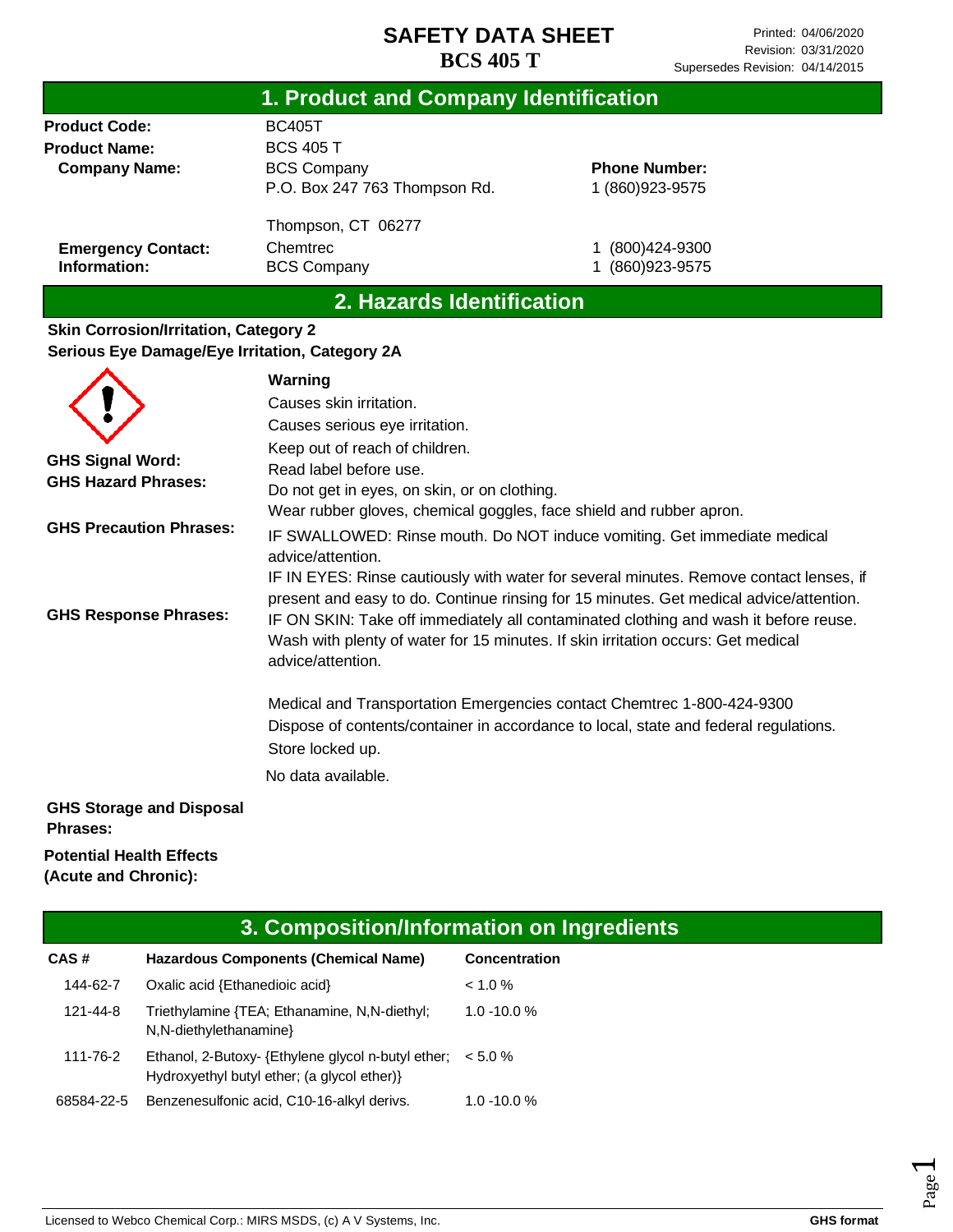# **4. First Aid Measures**

| <b>Emergency and First Aid</b><br><b>Procedures:</b> |                                                                                                                                                                                                                                                                                                                                                                                                                                                                                                                                                                     |  |  |
|------------------------------------------------------|---------------------------------------------------------------------------------------------------------------------------------------------------------------------------------------------------------------------------------------------------------------------------------------------------------------------------------------------------------------------------------------------------------------------------------------------------------------------------------------------------------------------------------------------------------------------|--|--|
| In Case of Inhalation:                               | If breathing is difficult, remove to fresh air and keep at rest in a position comfortable for<br>breathing. If experiencing respiratory symptoms: Get immediate medical<br>advice/attention.                                                                                                                                                                                                                                                                                                                                                                        |  |  |
| In Case of Skin Contact:                             | Flush thoroughly with fresh, tepid water for 15 minutes. Discard contaminated clothing<br>and footwear or wash before reuse.                                                                                                                                                                                                                                                                                                                                                                                                                                        |  |  |
| In Case of Eye Contact:                              | Immediately flush eyes with large amounts of fresh, tepid water for at least 15 minutes.<br>Hold eyelids open to ensure complete irrigation of eye and lid tissues. Tilt head to the<br>side and irrigate the eye from the bridge of the nose to the outside of the face. Keep<br>run-off from entering the other eye, mouth or ear. Washing eye within the first few<br>seconds is essential to achieve maximum effectiveness. Remove contact lenses, if<br>present and easy to do. Continue rinsing. If eye irritation persists, get medical<br>advice/attention. |  |  |
| In Case of Ingestion:                                | Do not induce vomiting. Rinse mouth with fresh, Tepid water, than immediately drink 4-8<br>oz. or milk or water. Never give anything by mouth to an unconscious person. If<br>vomiting occurs, keep airways open. Keep head lower than hips to prevent aspiration<br>into the lungs. Get medical advice/attention.                                                                                                                                                                                                                                                  |  |  |
|                                                      | <b>5. Fire Fighting Measures</b>                                                                                                                                                                                                                                                                                                                                                                                                                                                                                                                                    |  |  |
| <b>Flash Pt:</b>                                     | No data.                                                                                                                                                                                                                                                                                                                                                                                                                                                                                                                                                            |  |  |
| <b>Explosive Limits:</b>                             | UEL: No data.<br>LEL: No data.                                                                                                                                                                                                                                                                                                                                                                                                                                                                                                                                      |  |  |
| <b>Autoignition Pt:</b>                              | No data.                                                                                                                                                                                                                                                                                                                                                                                                                                                                                                                                                            |  |  |
|                                                      | Suitable Extinguishing Media: Dry chemical, CO2, sand, earth, water spray or regular foam.                                                                                                                                                                                                                                                                                                                                                                                                                                                                          |  |  |
| <b>Fire Fighting Instructions:</b>                   | As in any fire, wear a self-contained breathing apparatus in pressure-demand,<br>MSHA/NIOSH (approved or equivalent), and full protective gear.                                                                                                                                                                                                                                                                                                                                                                                                                     |  |  |
| <b>Flammable Properties and</b><br>Hazards:          | No data available.                                                                                                                                                                                                                                                                                                                                                                                                                                                                                                                                                  |  |  |

## **6. Accidental Release Measures**

| <b>Protective Precautions,</b><br><b>Protective Equipment and</b><br><b>Emergency Procedures:</b> | Rubber or neoprene gloves, Safety glasses, Wear chemical protective clothing.                                           |
|---------------------------------------------------------------------------------------------------|-------------------------------------------------------------------------------------------------------------------------|
| <b>Steps To Be Taken In Case</b><br><b>Material Is Released Or</b><br>Spilled:                    | Absorb spill with inert material (e.g. dry sand or earth), and dispose of in accordance with<br>applicable regulations. |
|                                                                                                   | 7. Handling and Storage                                                                                                 |
| <b>Precautions To Be Taken in</b><br>Handling:                                                    | For industrial or institutional use only.                                                                               |

# **8. Exposure Controls/Personal Protection**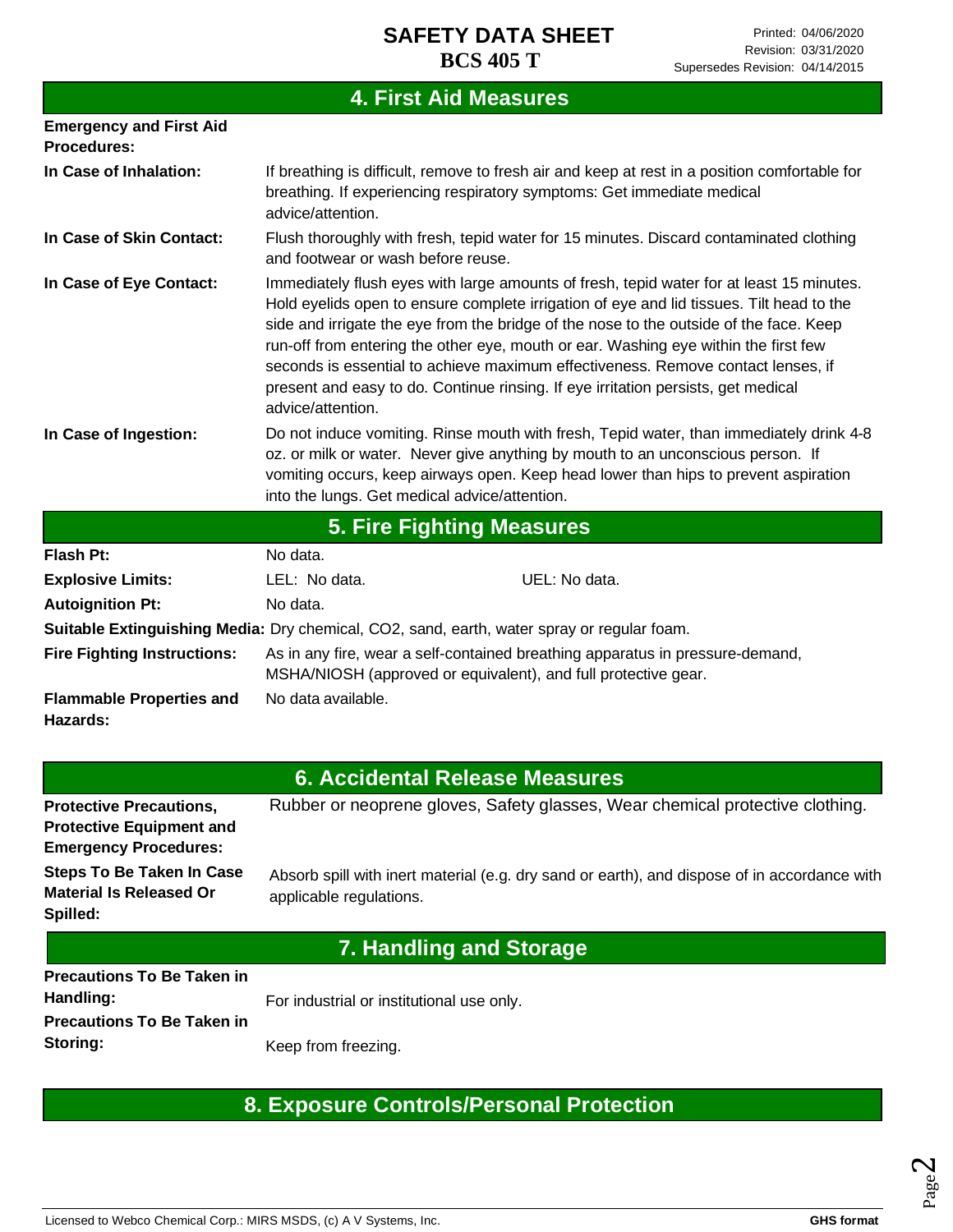|                                                      |                                               |                                                                                                                       | <b>SAFETY DATA SHEET</b>            |                           |                                         | Printed: 04/06/2020                                     |
|------------------------------------------------------|-----------------------------------------------|-----------------------------------------------------------------------------------------------------------------------|-------------------------------------|---------------------------|-----------------------------------------|---------------------------------------------------------|
|                                                      |                                               |                                                                                                                       | <b>BCS 405 T</b>                    |                           |                                         | Revision: 03/31/2020<br>Supersedes Revision: 04/14/2015 |
| CAS#                                                 | <b>Partial Chemical Name</b>                  |                                                                                                                       | <b>OSHA TWA</b>                     |                           | <b>ACGIH TWA</b>                        | <b>Other Limits</b>                                     |
| 144-62-7                                             | Oxalic acid {Ethanedioic acid}                |                                                                                                                       | PEL: 1 mg/m3                        |                           | TLV: $1 \text{ mg/m}3$<br>STEL: 2 mg/m3 | No data.                                                |
| 121-44-8                                             | Triethylamine {TEA; Ethanamine,               | N, N-diethyl; N, N-diethylethanamine}                                                                                 | PEL: 25 ppm                         | TLV: 1 ppm<br>STEL: 3 ppm |                                         | No data.                                                |
| 111-76-2                                             | (a glycol ether)}                             | Ethanol, 2-Butoxy- {Ethylene glycol<br>n-butyl ether; Hydroxyethyl butyl ether;                                       | PEL: 50 ppm                         |                           | TLV: 20 ppm                             | No data.                                                |
| 68584-22-5                                           | Benzenesulfonic acid, C10-16-alkyl<br>derivs. |                                                                                                                       | No data.                            | No data.                  |                                         | No data.                                                |
| <b>Respiratory Equipment</b><br>(Specify Type):      |                                               | A respirator is not needed under normal and intended conditions of product use.                                       |                                     |                           |                                         |                                                         |
| <b>Eye Protection:</b>                               |                                               | Safety glasses                                                                                                        |                                     |                           |                                         |                                                         |
| <b>Protective Gloves:</b>                            |                                               | Rubber or neoprene gloves                                                                                             |                                     |                           |                                         |                                                         |
|                                                      | <b>Other Protective Clothing:</b>             | Wear chemical protective clothing.                                                                                    |                                     |                           |                                         |                                                         |
| <b>Engineering Controls</b>                          |                                               | No data available.                                                                                                    |                                     |                           |                                         |                                                         |
| (Ventilation etc.):                                  |                                               |                                                                                                                       |                                     |                           |                                         |                                                         |
|                                                      |                                               | 9. Physical and Chemical Properties                                                                                   |                                     |                           |                                         |                                                         |
| <b>Physical States:</b>                              |                                               | [X] Liquid<br>[ ] Gas                                                                                                 | [] Solid                            |                           |                                         |                                                         |
| <b>Appearance and Odor:</b>                          |                                               | Appearance: Amber Liquid<br>Odor: No apparent odor.                                                                   |                                     |                           |                                         |                                                         |
| pH:                                                  |                                               | $4.2 - 4.3$                                                                                                           |                                     |                           |                                         |                                                         |
| <b>Melting Point:</b>                                |                                               | No data.                                                                                                              |                                     |                           |                                         |                                                         |
| <b>Boiling Point:</b>                                |                                               | No data.                                                                                                              |                                     |                           |                                         |                                                         |
| <b>Flash Pt:</b>                                     |                                               | No data.                                                                                                              |                                     |                           |                                         |                                                         |
| <b>Evaporation Rate:</b>                             |                                               | No data.                                                                                                              |                                     |                           |                                         |                                                         |
| Flammability (solid, gas):                           |                                               | No data available.                                                                                                    |                                     |                           |                                         |                                                         |
| <b>Explosive Limits:</b>                             |                                               | LEL: No data.                                                                                                         |                                     | UEL: No data.             |                                         |                                                         |
| Vapor Pressure (vs. Air or                           |                                               | No data.                                                                                                              |                                     |                           |                                         |                                                         |
| $mm Hg$ ):                                           |                                               |                                                                                                                       |                                     |                           |                                         |                                                         |
|                                                      | Vapor Density (vs. Air = 1): No data.         |                                                                                                                       |                                     |                           |                                         |                                                         |
|                                                      | Specific Gravity (Water = 1): No data.        |                                                                                                                       |                                     |                           |                                         |                                                         |
| <b>Solubility in Water:</b>                          |                                               | 100                                                                                                                   |                                     |                           |                                         |                                                         |
| <b>Percent Volatile:</b>                             |                                               | No data.                                                                                                              |                                     |                           |                                         |                                                         |
| <b>Autoignition Pt:</b>                              |                                               | No data.                                                                                                              |                                     |                           |                                         |                                                         |
|                                                      |                                               |                                                                                                                       | <b>10. Stability and Reactivity</b> |                           |                                         |                                                         |
| Stability:                                           |                                               | Unstable [ ]                                                                                                          | Stable [X]                          |                           |                                         |                                                         |
| <b>Conditions To Avoid -</b>                         |                                               | Avoid handling conditions which may allow for leaks and spills of this material. Do not                               |                                     |                           |                                         |                                                         |
| Instability:                                         |                                               | permit personnel to handle this product without proper training and/or protective<br>equipment.                       |                                     |                           |                                         |                                                         |
|                                                      |                                               | Incompatibility - Materials To Avoid contact with alkalis and chlorine products. Avoid contact with materials such as |                                     |                           |                                         |                                                         |
| Avoid:                                               |                                               | aluminum, tin, zinc, and alloys containing these materials                                                            |                                     |                           |                                         |                                                         |
|                                                      |                                               | Hazardous Decomposition or No data available.                                                                         |                                     |                           |                                         |                                                         |
| <b>Byproducts:</b>                                   |                                               |                                                                                                                       |                                     |                           |                                         |                                                         |
| <b>Possibility of Hazardous</b><br><b>Reactions:</b> |                                               | Will occur [ ]                                                                                                        | Will not occur [X]                  |                           |                                         |                                                         |
| <b>Conditions To Avoid -</b>                         |                                               | No data available.                                                                                                    |                                     |                           |                                         |                                                         |

Licensed to Webco Chemical Corp.: MIRS MSDS, (c) A V Systems, Inc. **GHS** format **GHS** format

Page ო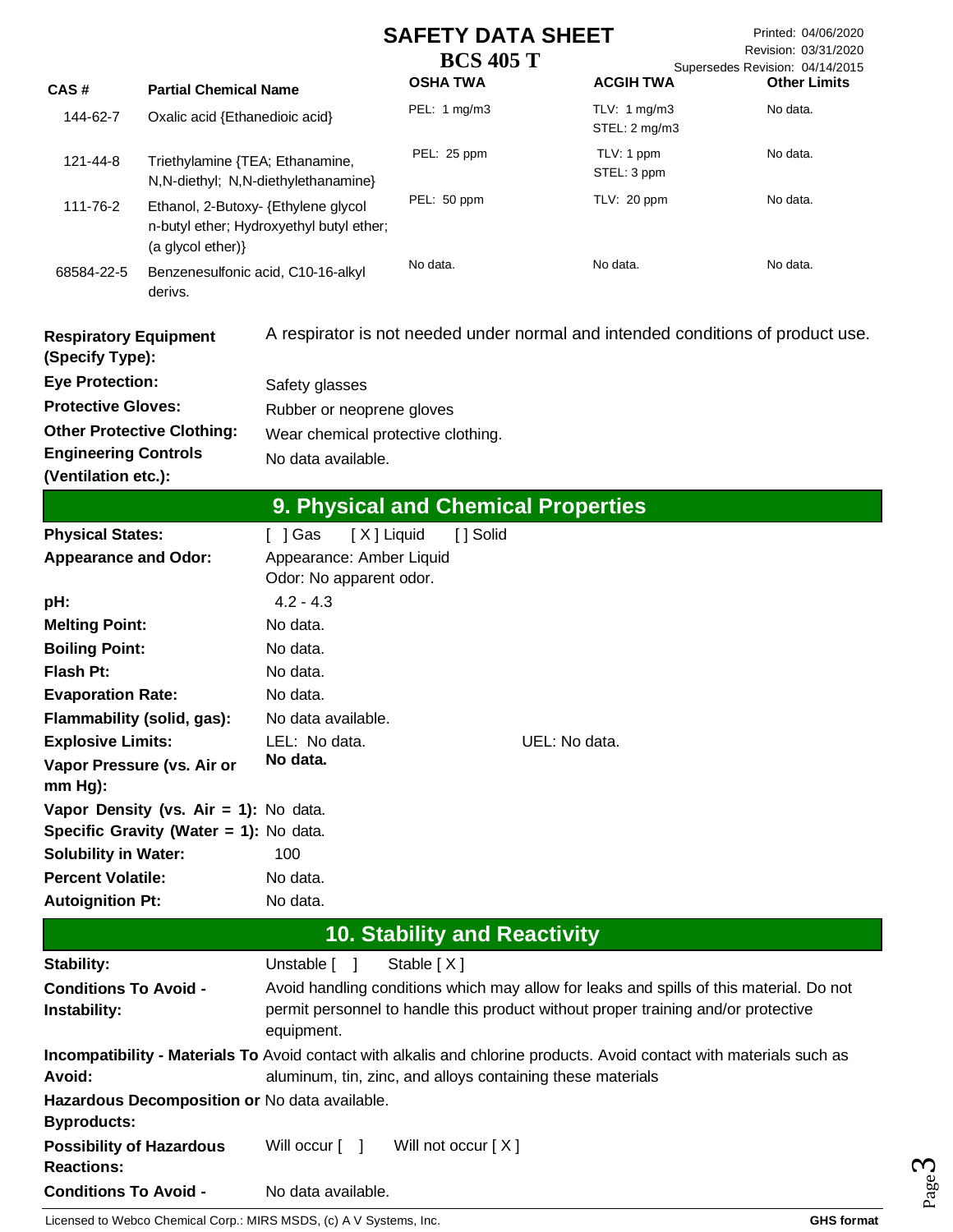#### **Hazardous Reactions:**

|                                   |             | 11. Toxicological Information               |                           |
|-----------------------------------|-------------|---------------------------------------------|---------------------------|
| <b>Toxicological Information:</b> |             | Inhalation, Eye contact, Skin contact       |                           |
| <b>Irritation or Corrosion:</b>   | Eyes:       | Causes serious eye irritation.              |                           |
|                                   | Skin:       | Causes skin irritation.                     |                           |
|                                   | Ingestion:  | No known effects.                           |                           |
|                                   | Inhalation: | May cause nose, throat, and lung irritation |                           |
| <b>Symptoms related to</b>        | Eyes:       | Redness, pain, irritation.                  |                           |
| <b>Toxicological</b>              | Skin:       | Redness, pain, irritation.                  |                           |
| <b>Characteristics:</b>           |             | Ingestion: No symptoms known or expected.   |                           |
|                                   |             | Inhalation: Respiratory irritation, cough   |                           |
| <b>Carcinogenicity:</b>           | NTP? No     | IARC Monographs? No                         | <b>OSHA Regulated? No</b> |

|                                           | <b>12. Ecological Information</b>                   |
|-------------------------------------------|-----------------------------------------------------|
| <b>General Ecological</b><br>Information: | This product has no known ecotoxicological effects. |

### **13. Disposal Considerations**

**Waste Disposal Method:** Dispose of contents/container in accordance to local, state and federal regulations.

**14. Transport Information**

#### **LAND TRANSPORT (US DOT):**

**DOT Proper Shipping Name:**  Compound Cleaner, Not Regulated. **DOT Hazard Class: UN/NA Number:**

#### **AIR TRANSPORT (ICAO/IATA):**

**ICAO/IATA Shipping Name:** Not Regulated

### **EPA SARA (Superfund Amendments and Reauthorization Act of 1986) Lists 15. Regulatory Information**

| CAS#       | <b>Hazardous Components (Chemical Name)</b>                                                      | S. 302 (EHS) | S. 304 RQ   | S. 313 (TRI)  |
|------------|--------------------------------------------------------------------------------------------------|--------------|-------------|---------------|
| 144-62-7   | Oxalic acid {Ethanedioic acid}                                                                   | No.          | No          | No.           |
| 121-44-8   | Triethylamine {TEA; Ethanamine, N,N-diethyl;<br>N, N-diethylethanamine                           | No           | Yes 5000 LB | Yes           |
| 111-76-2   | Ethanol, 2-Butoxy- {Ethylene glycol n-butyl ether;<br>Hydroxyethyl butyl ether; (a glycol ether) | No.          | No          | Yes-Cat. N230 |
| 68584-22-5 | Benzenesulfonic acid, C10-16-alkyl derivs.                                                       | No           | No          | No.           |

Page 4